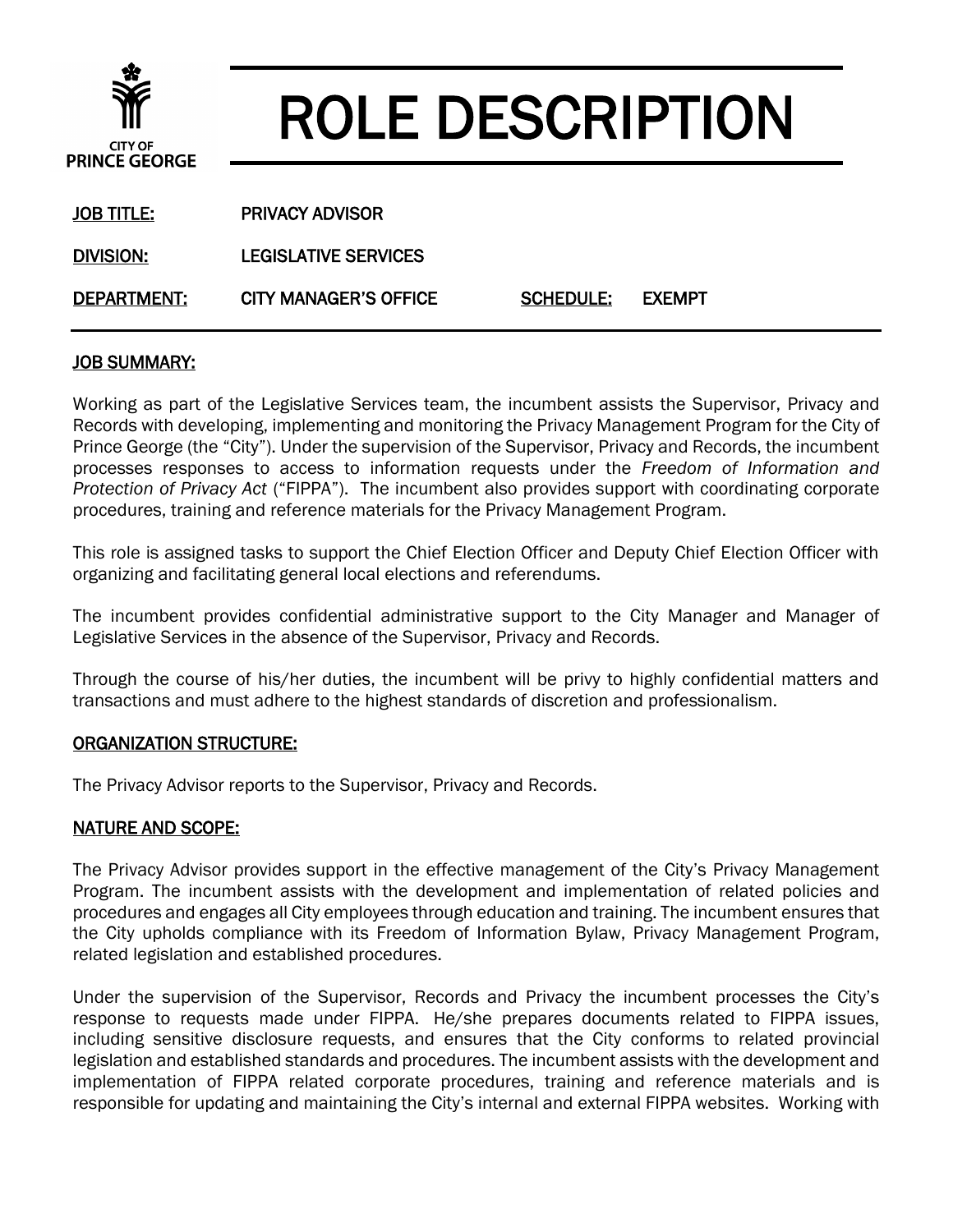the Supervisor, Privacy and Records, the incumbent records Articulate training videos and assists in developing a mandatory FIPPA training program for the organization.

The Privacy Advisor will assist in conducting a privacy audit and self-assessment, as well as a CCTV systems audit for the City. The incumbent will be instrumental in educating staff on the requirements, documentation, procedures and processes relating to conducting privacy impact assessments, CCTV applications and privacy breaches.

The Privacy Advisor will assist the Supervisor, Records and Privacy in a review and audit of the City's blueback filing system and will assist in the preparation and monitoring of a procedure and process for the City's blue back filing system.

In the absence of the Supervisor, Privacy and Records, the incumbent provides a broad range of confidential administrative support to the City Manager and Manager of Legislative Services and works on a variety of projects as required.

The incumbent coordinates responses to access requests made under FIPPA. He/ she corresponds with staff and applicants to ensure records requests are complete and prepares or reviews the documentation related to FIPPA issues. The incumbent will use their utmost discretion when reviewing and disclosing records, especially those of a highly sensitive nature. The incumbent ensures that confidentiality and strict deadlines in relation to provincial legislation and established standards are followed.

The incumbent works closely with the Chief Election Officer and Deputy Chief Election Officer during municipal elections and referendums to assist with various tasks and duties as required. This role interacts with the Records and Information Clerk and the Records Clerk on a regular basis and may be required to assist with backing up either or both positions if the workload dictates.

Through the course of his/her duties, the incumbent is privy to highly confidential matters and transactions and must adhere to the highest standards of discretion, confidentiality and professionalism.

## CONTACTS:

The incumbent regularly interacts with management, employees, elected officials, solicitors, representatives of outside agencies, and the general public, in conjunction with the supervisor.

## QUALIFICATIONS:

The successful candidate will hold a Grade 12 diploma and a Privacy Management Certificate or a combination of privacy training and at least two years' experience interpreting the *Freedom of Information and Protection of Privacy Act* (BC). The successful candidate will have a minimum of one year of experience redacting information from records in accordance with the exceptions set out in FIPPA, researching and reviewing information and privacy law, have proficient attention to detail and experience working with highly sensitive and confidential information. A minimum of five years of progressive experience in an administrative environment including maintaining calendars, preparing and receiving correspondence, and making travel arrangements is required. A working knowledge of a political environment is an asset. Experience in records management principles and practices, local government elections, budgeting, purchasing card and time entry are considered assets.